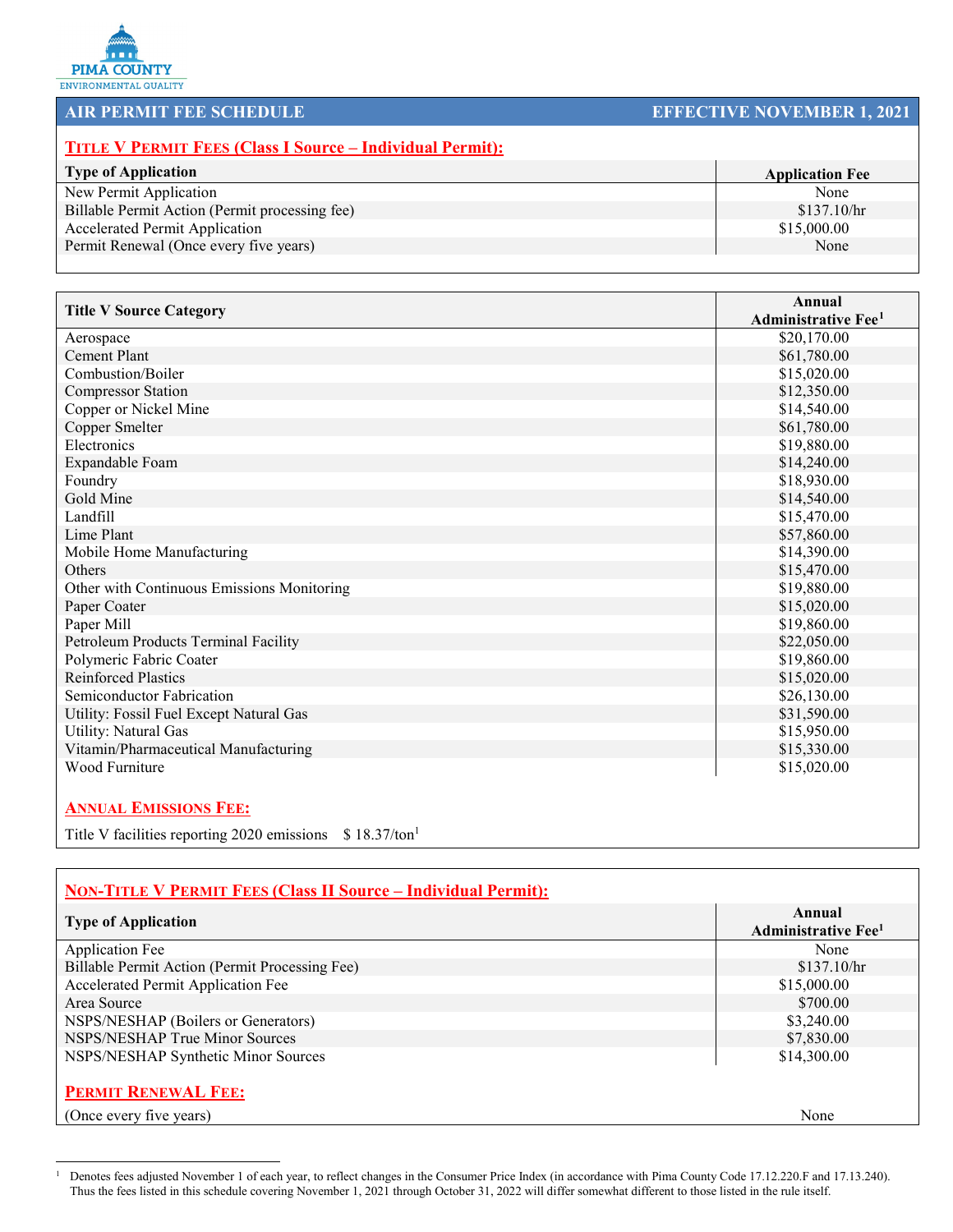| <b>NON-TITLE V PERMIT FEES (Class III Source – Individual Permit):</b> |                                                  |
|------------------------------------------------------------------------|--------------------------------------------------|
| <b>Type of Application</b>                                             | Annual<br><b>Administrative Fee</b> <sup>1</sup> |
| <b>Application Fee</b>                                                 | None                                             |
| Billable Permit Action (Permit Processing Fee)                         | \$137.10/hr                                      |
| Non NSPS/NESHAP True Minor Sources                                     | \$2,540.00                                       |
| Non NSPS/NESHAP (Boilers & Generators)                                 | \$2,540.00                                       |
| Non NSPS/NESHAP Synthetic Minor Sources                                | \$5,080.00                                       |
| Permit Transfer                                                        | \$137.10/hr                                      |
| <b>PERMIT RENEWAL FEE:</b>                                             |                                                  |
| (Once every five years)                                                | None                                             |

| <b>GENERAL PERMIT FEES (Class II Source):</b>                                                                |                                                  |
|--------------------------------------------------------------------------------------------------------------|--------------------------------------------------|
| <b>Type of Application</b>                                                                                   | Annual<br><b>Administrative Fee</b> <sup>1</sup> |
| <b>Application Fee</b>                                                                                       | \$540.00                                         |
| Billable Permit Action – (Authorization to Operate Revision - Excluding Administrative<br>Permit Amendments) | \$137.10/hr                                      |
| Permit Transfer                                                                                              | \$137.10/hr                                      |
| Area Source                                                                                                  | \$540.00                                         |
|                                                                                                              |                                                  |
| PDEQ Plating, Anodizing and Polishing Facilities (Area Source) Permit #6144                                  | \$540.00                                         |
| PDEQ Gasoline Dispensing Facilities Permit #6096                                                             | \$540.00                                         |
| PDEQ Perchloroethylene Dry Cleaners Permit #6099                                                             | \$540.00                                         |
| PDEQ Fuel Burning Equipment (Boilers, Heaters, Generators) Permit #6205                                      | \$3,240.00                                       |
| PDEQ Non-Metallic Material Handling Facilities Permit #6210                                                  | \$3,240.00                                       |
|                                                                                                              |                                                  |
| Other Class II General Permit                                                                                | \$3,240.00                                       |
|                                                                                                              |                                                  |
| <b>PERMIT RENEWAL FEE:</b>                                                                                   |                                                  |
| (Once every five years)                                                                                      | \$540.00                                         |

| <b>GENERAL PERMIT FEES (Class III Source):</b>                                                             |                                                  |
|------------------------------------------------------------------------------------------------------------|--------------------------------------------------|
| <b>Type of Application</b>                                                                                 | Annual<br><b>Administrative Fee</b> <sup>1</sup> |
| <b>Application Fee</b>                                                                                     | \$540.00                                         |
| Billable Permit Action<br>(Authorization to Operate Revision - Excluding Administrative Permit Amendments) | \$137.10/hr                                      |
| Permit Transfer                                                                                            | \$137.10/hr                                      |
| PDEQ Human and Animal Crematories                                                                          | \$1,085.00                                       |
| PDEQ Non-Metallic Material Handling Facilities Permit #6210 (Concrete Batch Plant Only)                    | \$1,085.00                                       |
| PDEQ Non NSPS/Non-NESHAP Fuel Burning Equipment<br>(Boilers, Heaters, Generators) Permit #6205             | \$1,085.00                                       |
| Other Class III General Permit                                                                             | \$1,085.00                                       |
| <b>PERMIT RENEWAL FEE:</b>                                                                                 |                                                  |
| (Once every five years)                                                                                    | \$540.00                                         |

 $\Gamma$